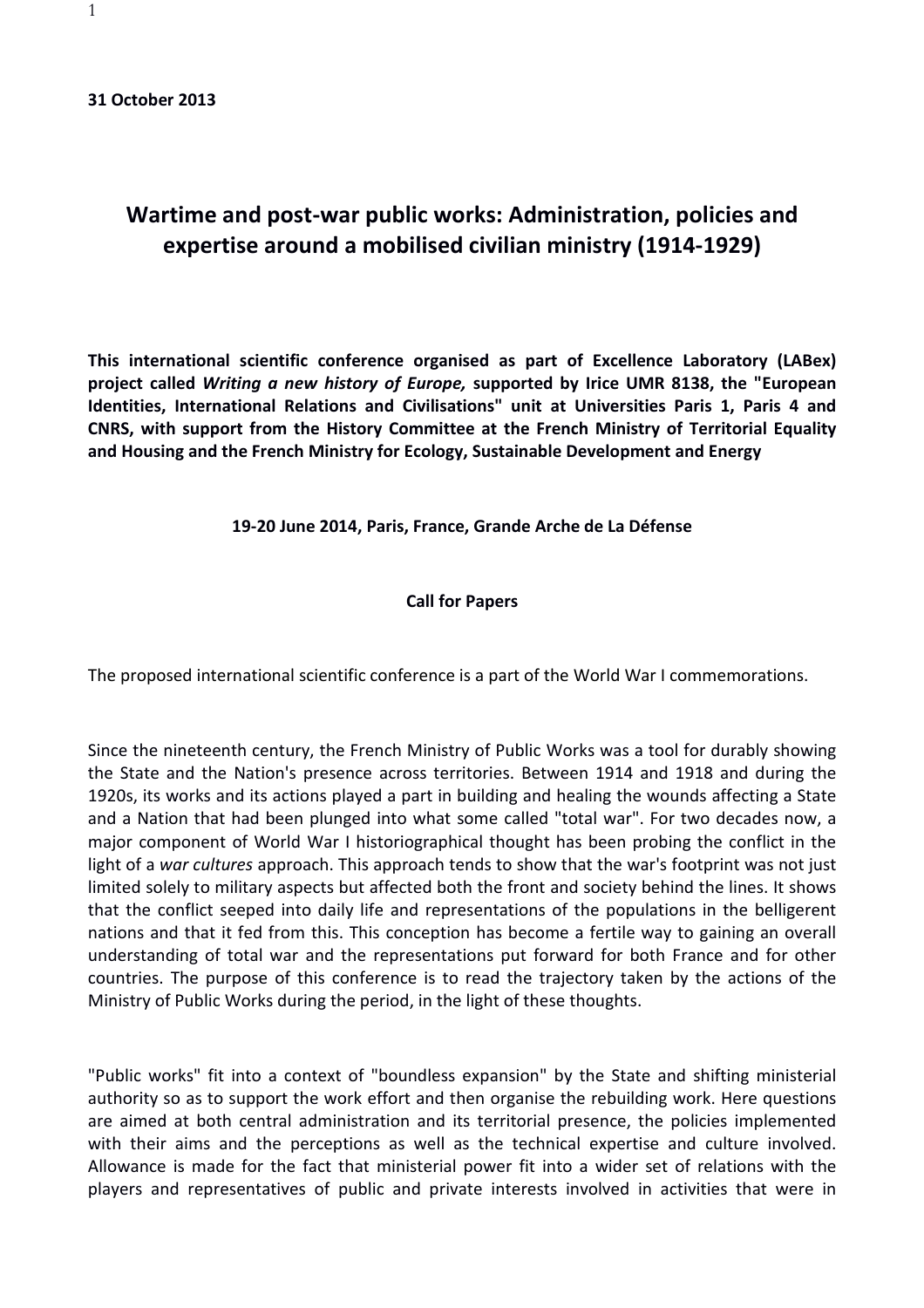turmoil due to the wartime and post-war context.

Control over mining and importing energy resources, requisitioning rail infrastructure and rail, road and sea transportation services to ensure the mobility of persons and property, contributing to the war industry, supervising the postal service and telecommunications networks, rebuilding a territory and the public works destroyed or damaged by the war, all of these various attributions that befell the French Ministry of Public Works and often shared with other administrations, ensured a series of sensitive links between the front line, the rear and the Allies. Territorial and Civil Service, with the Ministry supporting the armies while playing a part in the war economy. The fields in which it was active were directly related to the living conditions of the French during the conflict. Major technical progress set out lines that were to become a durable part of French society later on, with changes that were to modify behaviour in terms of mobility and energy usage.

And yet, studies covering public policies linked to Public Works during this period have remained surprisingly few and far between, with no overall viewpoint. Themes like moving out of a territory before moving back to it, the changing relationship between military and civilian authorities, the creation of new government structures brought on by the war and then by rebuilding and marked by technically minded ministers like Étienne Clémentel, Albert Thomas, Louis Loucheur, Marcel Sembat or Albert Claveille will be at the heart of the conference. In the same way, personnel commitment, from engineers right down to street sweepers, changing technical cultures, war induced industrialisation followed by converting the war economy to developing new businesses will all be restated.

Lastly, special attention will be focused on communications by proposing to compare the French case with that of other belligerents, as part of a comparative or cross comparison historic look. The war situation as well as the ministerial thrust leading us to consider multiple expressions of non-French wartime public works, including some of them in France.

The first day will cover the actual wartime period:

- $\triangleright$  An administration mobilised and mobilising others: The Ministry of Public Works at war
- $\triangleright$  Civil and military mobility challenges: Innovations, practices, coordination

The second day will cover a time line including the 1920s:

- $\triangleright$  Industrialising a conflict: The social and technical challenges of total war
- $\triangleright$  With reconstruction, a new landscape emerges: From territory to remembrance